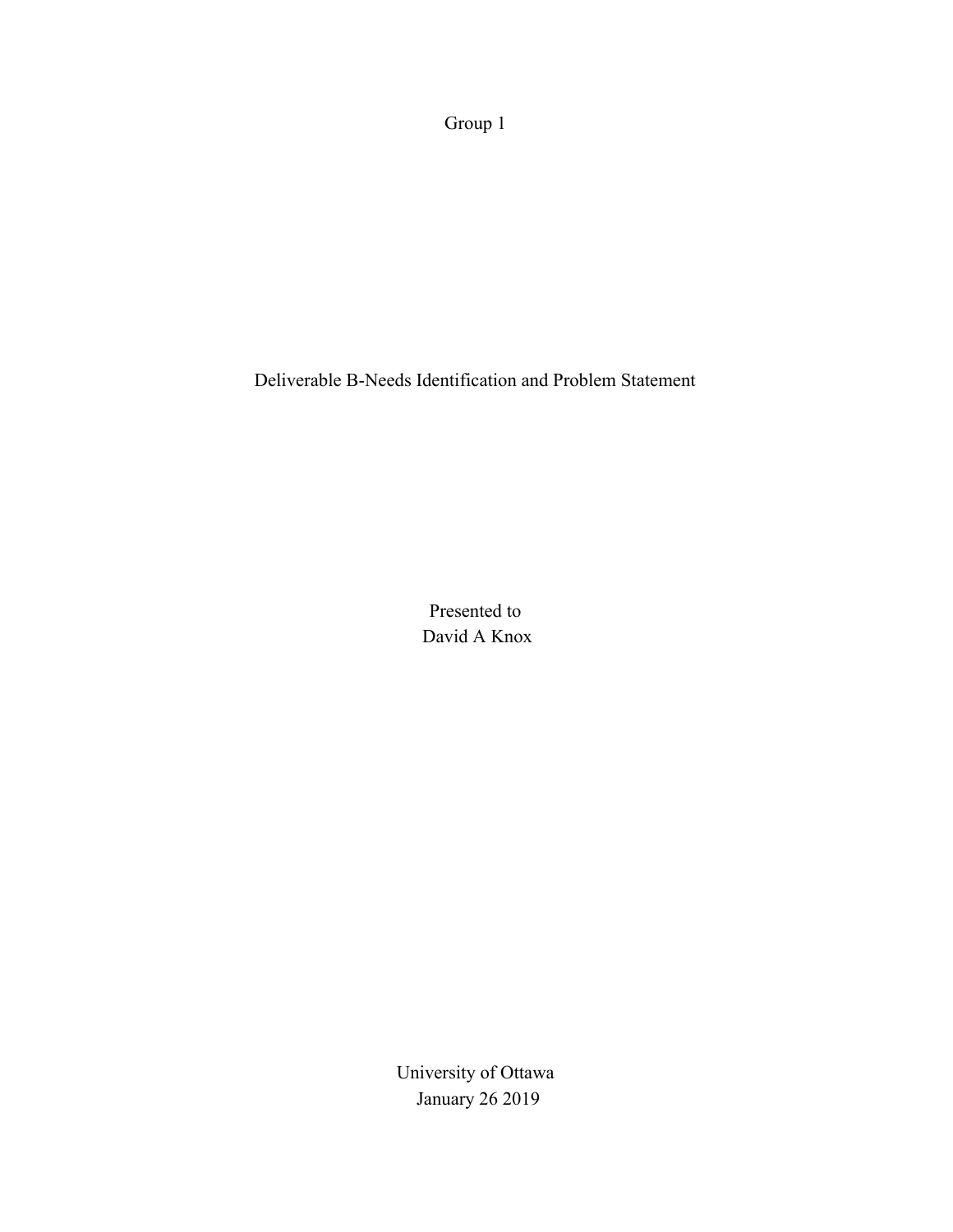#### **Introduction:**

The following document is intended as a technical document to clearly identify the needs and problem statement of the opioid crisis currently in Canada. This document will help break down the different levels of needs, the product requires. After meeting and empathizing with a representative of our clients, many important needs have been identified. The objective of this document is to formulate a problem statement as well as benchmark multiple needs to then be able to move on to the next step in the design process.

#### **Needs identification:**

-Alerts paramedics/Police -Let's the user know that they are having an overdose -Measure oxygen saturation accurately (under 90%) -Not too delicate(sturdy enough) -Discrete -Will not interfere with everyday life -Measure respiratory rate -Aesthetically pleasing -Unnoticeable -Possesses a days worth of battery life -Has a cost between 50-150\$ (price of a cheap phone) -A better solution to what's currently available -Water resistant

# **Priority rating:**

### 1.**Necessary**

-Alerts paramedics/Police/family/caretaker

-Measure oxygen saturation(under 90%)

-Let's the user know that they are having an overdose

# 2.**Important**

-Has a cost between 50-150\$ (price of a cheap phone)

-Measure respiratory rate

# 3.**Useful**

-Possesses at least a day's worth of battery life

-Not too delicate (sturdy enough)

-Discrete

-Will minimize interference with the user (should not interfere with the user's capabilities of using opioid paraphernalia)

# 4.**Optional**

-Aesthetically pleasing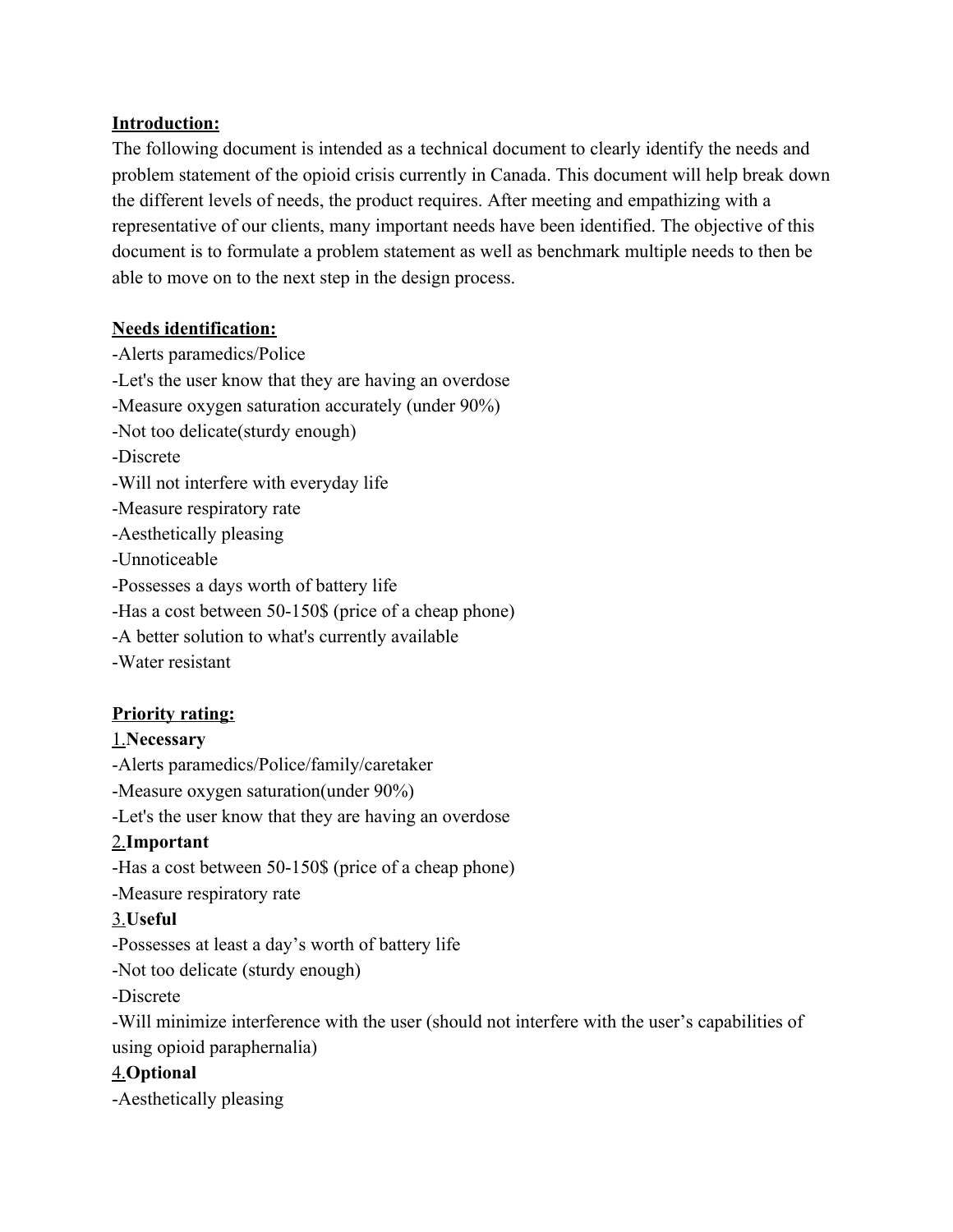-Unnoticeable

- Customizability options (to improve the sensitivity of the device based on the user's experience with opioids.)

- Water resistant
- Audio warning before the alerts are sent

#### **Problem statement:**

A need exists for opioid users to safely consume opioids without having the risk of overdosing through a portable device designed to activate EMS, effectively measuring blood saturation while being cost effective.

### **Benchmarking:**

|                         | <b>Design</b><br>specifications                               | <b>Relation</b><br><u>(=,&lt; or &gt;)</u> | <b>Value</b> | <b>Units</b>          | <b>Verification</b><br><b>Method</b> |
|-------------------------|---------------------------------------------------------------|--------------------------------------------|--------------|-----------------------|--------------------------------------|
|                         | <b>Functional</b><br>requirements                             |                                            |              |                       |                                      |
| 1                       | Alerts<br>paramedics/Police<br>/family/caretaker              | $=$                                        | Yes          | N.A                   | Test                                 |
| $\overline{2}$          | Measure oxygen<br>saturation                                  | $\prec$                                    | 90           | $\frac{0}{0}$         | <b>Test</b>                          |
| $\overline{3}$          | Let's the user<br>know that they<br>are having an<br>overdose | $=$                                        | Yes          | N/A                   | Test                                 |
| $\overline{\mathbf{4}}$ | Hands free                                                    | $=$                                        | Yes          | N.A                   | Test                                 |
|                         | <b>Constraints</b>                                            |                                            |              |                       |                                      |
| $\overline{7}$          | Cost                                                          | $\prec$                                    | 150          | $\boldsymbol{\theta}$ |                                      |
| 8                       | Not too<br>delicate(sturdy<br>enough)                         |                                            |              |                       |                                      |